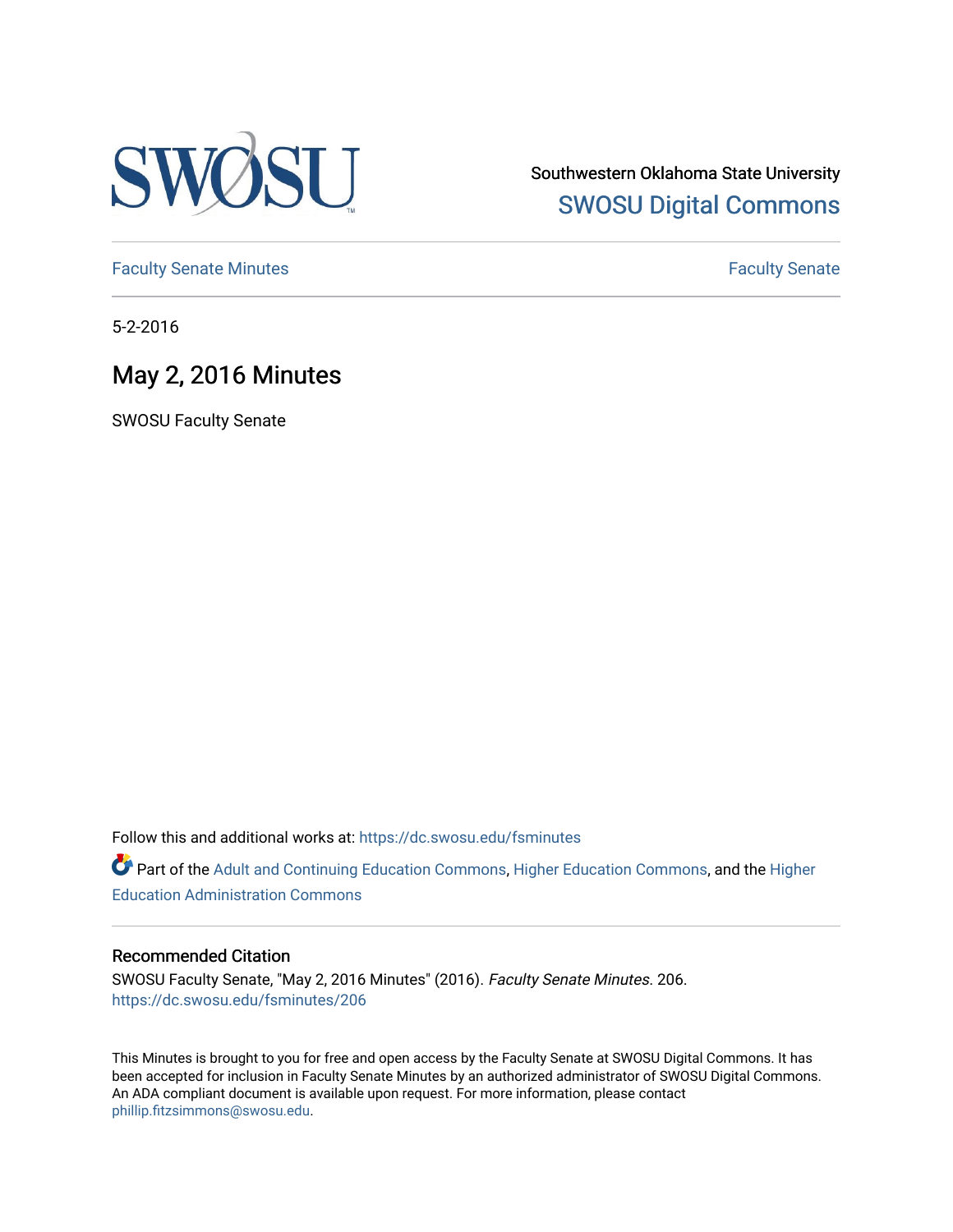## SWOSU Faculty Senate

## May 2, 2016 Unapproved Minutes

I. **Call to Order**: Faculty Senate President Jared Edwards called the meeting to order at 4:03 P.M.in HEC 201.

#### II. **Establishment of a Quorum**:

- III. **Certification of Substitutes**: Tiffany Kessler for Krista Brooks (Pharmaceutical Practice) and Eric Paul for Lisa Castle (Biology).
- IV. **Approval of Minutes**: Due to the short time between the April and May meeting, the April minutes will be presented at the June meeting.

#### **V. Announcements**

#### **a. President Jared Edwards**

- *i. Executive Council Meeting of 5/2/16*
- 1. This meeting was cancelled/combined with the Administrative Council.
- *ii. Administrative Council Meeting of 5/2/16*
	- 1. The only item on the agenda was the budget.
- *iii. Meeting with Provost*
	- 1. There is no May meeting with the Provost.

### **b. Secretary/Treasurer Trisha Wald**

- i. Roll Sheet—please sign
- ii. Treasurer's Report
	- 1. Banc First
		- a. April Balance: \$1408.74
		- b. Current Balance: \$1408.74
	- 2. University Account
		- a. April Balance: \$105.01
		- b. Current Balance: \$105.01
- **c. President-Elect Tom McNamara**: Nothing to report.
- d. **Past President Evette Meliza**: Nothing to report.
- **e. Student Government President Austin Cantrell**: Not present.
- **VI. Reports from Standing and Ad Hoc Committees**: None.
- **VII. Unfinished Business**: None.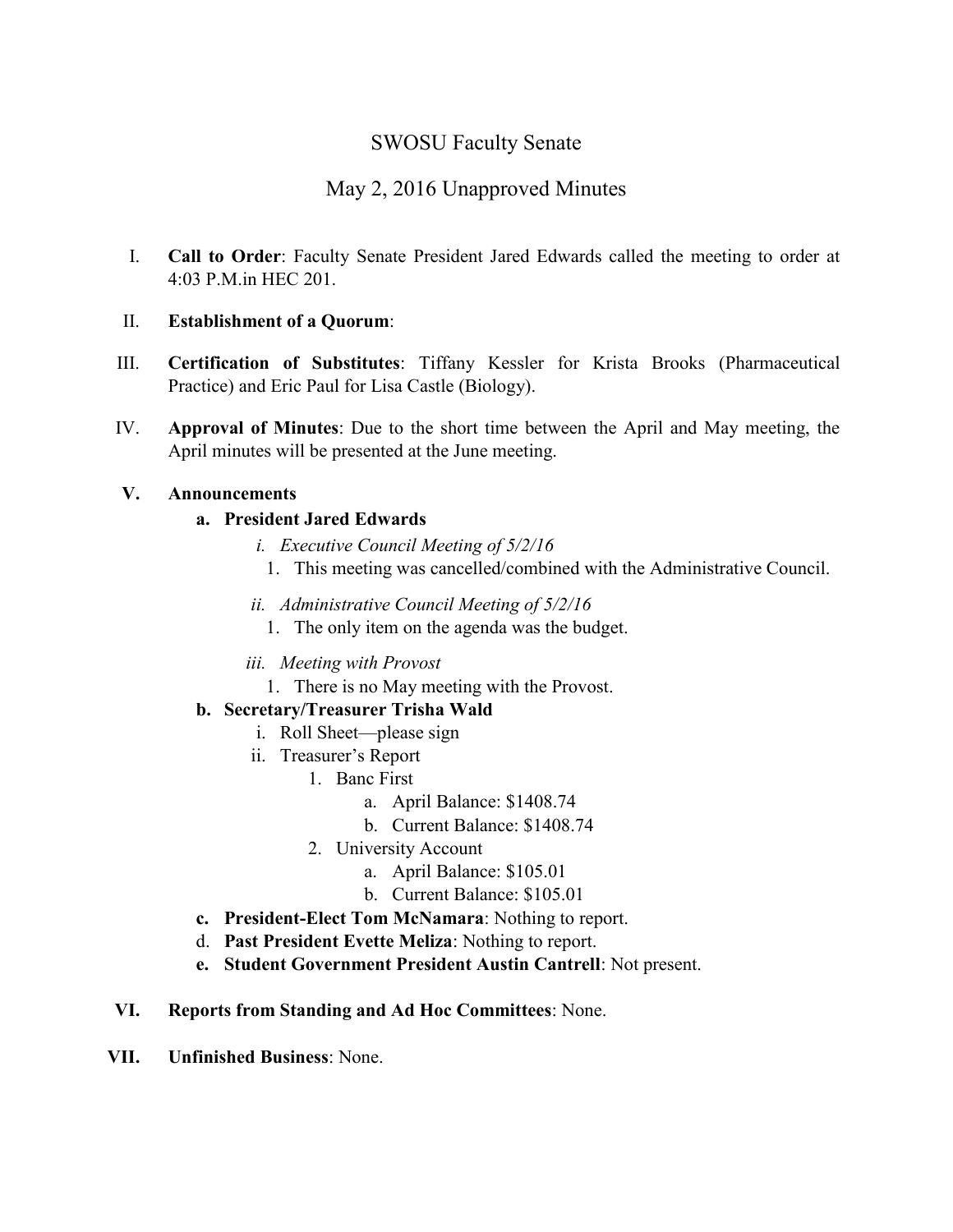#### **VIII. Transfer of meeting to incoming President Tom McNamara and activation of Incoming Senators**

- a. New senators are now introduced by outgoing senators
	- i. Cindi Albrightson replacing Brad Bryant, Robin Griffeath replacing Kristin Griffeath (Music), Rita Hays replacing Jim Long (Business and Computer Science), LeaAnne Hume replacing Tammy Blatnick who was replacing Marcy Tanner (Nursing), Eric Paul replacing Lisa Castle (Biology), Hank Ramsey replacing Trisha Wald (Business and Computer Science), Hardeep Saluja replacing Les Ramos (Pharmaceutical Sciences) Amanda Smith replacing John Bradshaw (Language and Literature), Cheri Walker replacing Tiffany Kessler (Pharmaceutical Practice), and Jessica Young replacing Kris Mahlock (Allied Health)
- b. Incoming senators are now official, and outgoing senators may leave with our thanks for their service.
- **IX. New Business:** None.
- **X. Adjournment**: Meeting adjourned at 4:35 p.m. by President McNamara.
- XI. **Next meeting**:—(future meetings announced by President McNamara)